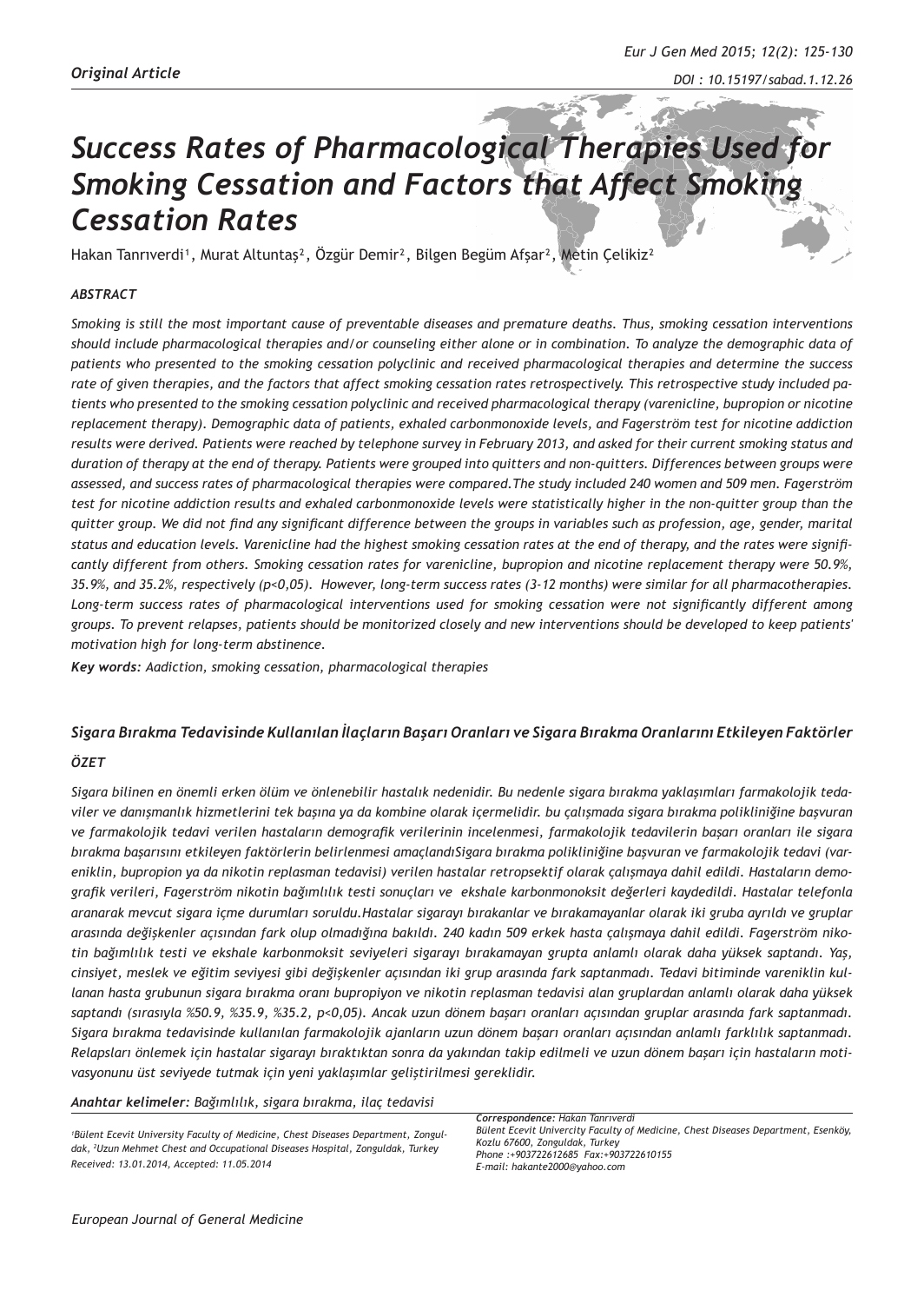## **INTRODUCTION**

Smoking remains the most important cause of preventable diseases and premature death worldwide(1). Smoking is both physiologically and psychologically addictive, making it extremely difficult to quit (2). Quitting smoking is beneficial to health at any age, and cigarette smokers who quit before age 35 years have similar mortality rates to those who never smoked (3). Approximately 70% of those who smoke indicate that they would like to quit. However, among the more than 40% of smokers who do make a quit attempt each year, only about 5% experience long-term (3–12 months) success (2). The majority of tobacco users persist in tobacco use for many years and typically cycle through multiple periods of remission and relapse (4). The methods used for attempting to quit smoking include self help, counseling, and pharmacological interventions. Combination of these methods (Counseling and pharmacological interventions) is more successful than use of these methods alone and generally a lot of quitting attemps are needed for success (2). The first-line drugs for smoking cessation approved by the United States Food and Drug Administration (FDA) are varenicline, bupropion and nicotine replacement therapies (NRT) (5). All pharmacologic agents have been shown to be effective in smoking cessation with odds ratios between two and four when compared to placebo treatment. Absolute smoking cessation rates that vary in range from 5% to 35%depend on the particular pharmacologic agent used and the intensity of concomitant counseling (5). NRTs reduce smoking motivation and physiologically and psychologically symptoms that appear during smoking cessation. Various dosages of patches, chewing gum, lozenge, sublingual tablet, sprays and inhaler (absorbed by oral or nasal mucosa) forms are available (1). However, in Turkey only gum and various dosages of patches are available. NRT was developed in 1970s, and has been prescribed widely since then. It is sold without prescription in many countries. Bupropion which is a weak dopamine and nor-epinephrine reuptake inhibitor was developed as a non-tricyclic antidepressant. It is preferred by patients who do not want to use nicotine-based therapy or patients who failed with NRT(1,6). Varenicline is an α4β2 nicotinic receptor partial agonist and was licensed for only smoking cessation therapy in USA in 2006 and in European Union in 2006/2007(1,6). Smoking cessation interventions generally include counseling and/or pharmacological therapies like varenicline, bupropion, and NRT alone or in combination. Research findings suggest that

smoking-cessation self-help strategies alone are usually ineffective while counseling and pharmacotherapy either alone or in combination can improve abstinence rates (7). The comparison between bupropion and NRT suggests no advantage for either treatment. But varenicline is shown to be superior both to single forms of NRT and to bupropion(1). In a review, 5 forms of NRT were all found more effective than placebo with an odds ratio of 1.77, and abstinence rates were significantly higher than placebo (17% vs 10%, respectively) (8). Another randomized controlled trial that compared different dosages of bupropionand placebo, showed that the rates of abstinence were significantly better in the bupropion 150 mg and 300 mg groups (p=0.02 and p=0.01, respectively) than placebo and bupropion 50 mg BID (9). In another study, effectiveness of various dosages of varenicline was assessed, and pooled abstinence rates for 0.5 mg BID and 1 mg BID were 49% and 44% at weeks 12, respectively, and 22.4% and 18.5% at weeks 52 respectively (10).

The aims of the present study were to analyze demographic data of patients who presented to the smoking cessation unit, compare the success rates of these three therapies (NRT, bupropion and varenicline), and determine the factors that affect smoking cessation rates

## **MATERIAL AND METHODS**

The participants of the study consisted of patients who presented to the smoking cessation unit of the Uzun Mehmet Chest and Occupational Diseases Hospital, Zonguldak, Turkey between January 2012 and November 2012. Demographic data of the patients including age, gender, marital status, professions and, daily cigarette consumption were derived from the records of the smoking cessation unit. Also, exhaled carbonmonoxide (CO) levels and results for the Fagerström Test for Nicotine Addiction (FTNA) were obtained. The FTNA is a 6-item questionnaire structured to help health care professionals determine a patient's degree of nicotine dependence; a score of ≥5 of 10 indicates a high level of nicotine dependence (Table 1). The study included patients who were given pharmacological therapies (varenicline or bupropion or NRT). In February 2013, we conducted a telephone interview with the patients. Patients who accepted to participate in the study were asked for their smoking status at the end of the smoking cessation therapy. They were also asked about duration of the therapy they used for smoking cessation. The patients were grouped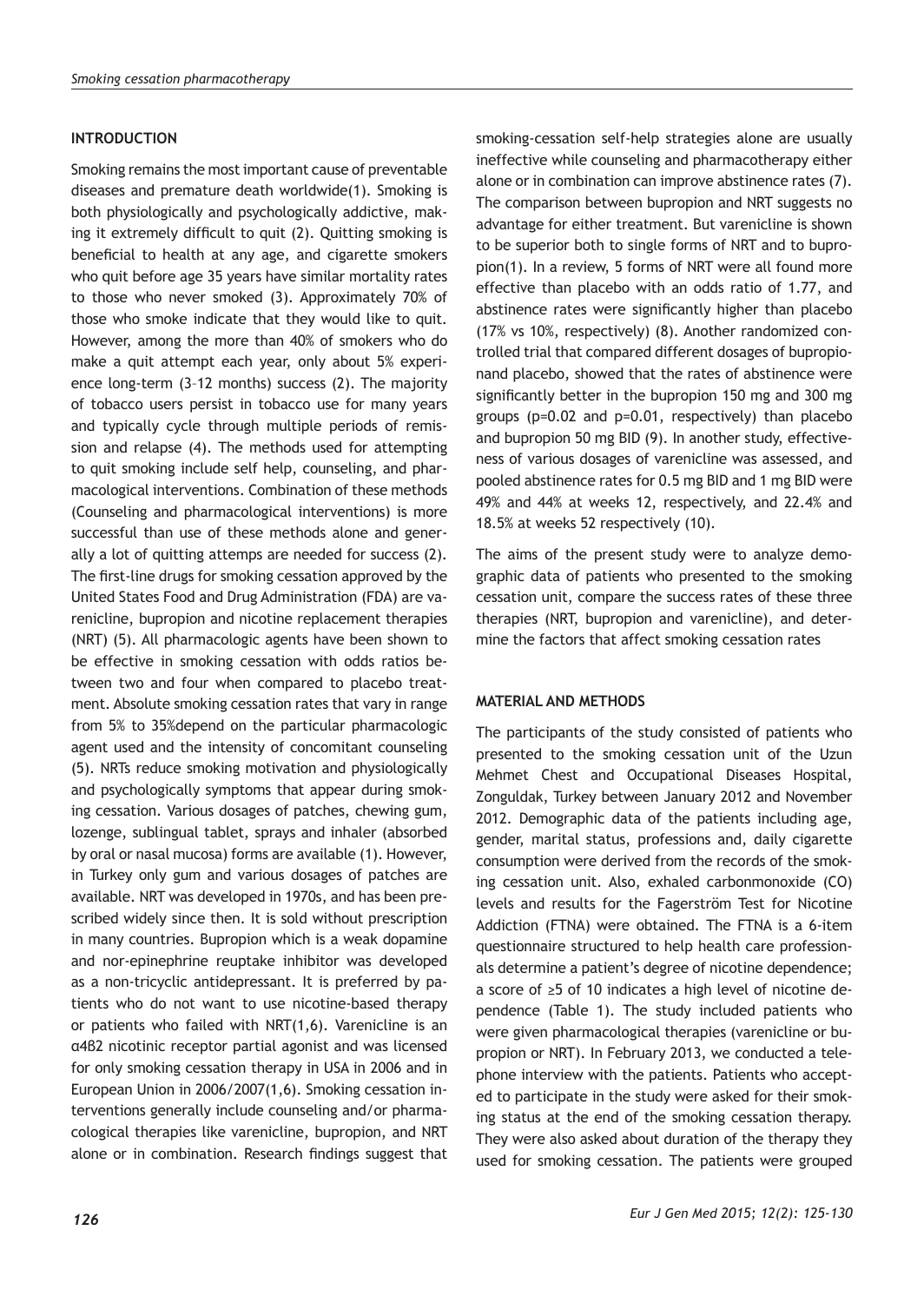|                                                                                                                                 | Answers                      | Points |  |
|---------------------------------------------------------------------------------------------------------------------------------|------------------------------|--------|--|
| How soon after you wake up do you smoke your first cigarette?                                                                   | Within 5 minutes             |        |  |
|                                                                                                                                 | 6-30 minutes                 |        |  |
|                                                                                                                                 | 31-60 minutes                |        |  |
|                                                                                                                                 | After 60 minutes             |        |  |
| Do you find it difficult to refrain from smoking in places where<br>it is forbidden (e.g. at the library, in the cinema, etc.)? |                              |        |  |
|                                                                                                                                 | Yes                          |        |  |
|                                                                                                                                 | No                           |        |  |
| Which cigarette would you hate most to give up?                                                                                 | The first one in the morning |        |  |
|                                                                                                                                 | All others                   |        |  |
| How many cigarettes/day do you smoke?                                                                                           | $\leq 10$                    |        |  |
|                                                                                                                                 | $11 - 20$                    |        |  |
|                                                                                                                                 | $21 - 30$                    |        |  |
|                                                                                                                                 | $\geq$ 31                    |        |  |
| Do you smoke more frequently during the first hours after                                                                       | Yes                          |        |  |
| waking up than during the rest of the day?                                                                                      | No.                          |        |  |
| Do you smoke if you are so ill that you are in                                                                                  | Yes                          |        |  |
| bed most of the day?                                                                                                            | No                           |        |  |

*Table 1. Questions, answers, and scoring for Fagerström Test for Nicotine Addiction*

into quitters and non-quitters. Data were assessed using the PASW Statistics 18.0 for Windows. Variables like age, gender, education level, profession, marital status, daily cigarette consumption, FTNA scores and exhaled CO levels and success rates of pharmacotherapies were comparedusing the Student's t test. Nonparametric variables were compared using the Chi-square test. p value <0.05 was considered significant.

## **RESULTS**

A total of 1145 patients presented to the smoking cessation unit between January 1st, 2012 and November 30th, 2012. Two hundred and eighty two patients who were not given a pharmacological therapy and 114 patients who could not reached by telephone were excluded. A total of 749 patients, 240 females (32%) and 509 males (68%) were eligible. Their demographic data are shown in Table 2. The mean FTNA scores and exhaled CO levels were sig-

nificantly higher in the non-quitter group than the quitter group. The number of the patients who were given varenicline, bupropion, and NRT were 106 (14.1%), 264 (35.2%) and 360 (48.0%), respectively. Only 19 patients (2.5%) were given a combination therapy (NRT + bupropion or varenicline). Quitting rates were similar between males and females (36.7% and 38.3%, respectively). There was no significant difference between groups in age, education levels, and marital status (Table 3). The mean FTNA scores were significantly lower in bupropion group than in varenicline and NRT groups. Varenicline group had higher quitting rates than NRT and bupropion groups at the end of therapy, and the difference was significant (p=0.002). At the end of the therapy, quitting rates for varenicline, NRT and bupropion were 50.9%, 35.2% and 35.9%, respectively (Table 4). However, long term (3-12 months) abstinence rates were not significantly different among the groups (30.1 % for varenicline, 27.5% for NRT and 25.3% for bupropion, respectively). At the end of the therapy (3-12 week), quitting rate was 37.8% for all groups, but

#### *Table 2. Demographic data of patients*

|                              | Ouitted          | Not Quitted       | Total             | p value |
|------------------------------|------------------|-------------------|-------------------|---------|
| Age (year)                   | $39.78 \pm 12.5$ | $40.14 \pm 11.05$ | $40.00 \pm 11.61$ | 0.687   |
| Fagerström                   | $6.36 \pm 2.1$   | $6.73 \pm 2.03$   | $6.6 \pm 2.06$    | 0.022   |
| Exhaled CO (ppm)             | $10.91 \pm 6.39$ | $12.76 \pm 6.56$  | $12.09 \pm 6.55$  | 0.001   |
| Cigarette (per/day)          | $23.20 \pm 8.78$ | $23.79 \pm 8.74$  | $23.57 \pm 8.75$  | 0.37    |
| Duration of therapy (day)    | $25.41 \pm 9.61$ | $25.73 \pm 10.41$ | $25.61 \pm 10.1$  | 0.67    |
| Education level (year)       | $8.84 \pm 3.51$  | $9.03 + 3.93$     | $8.95 \pm$        | 0.64    |
| Values were given as mean+SD |                  |                   |                   |         |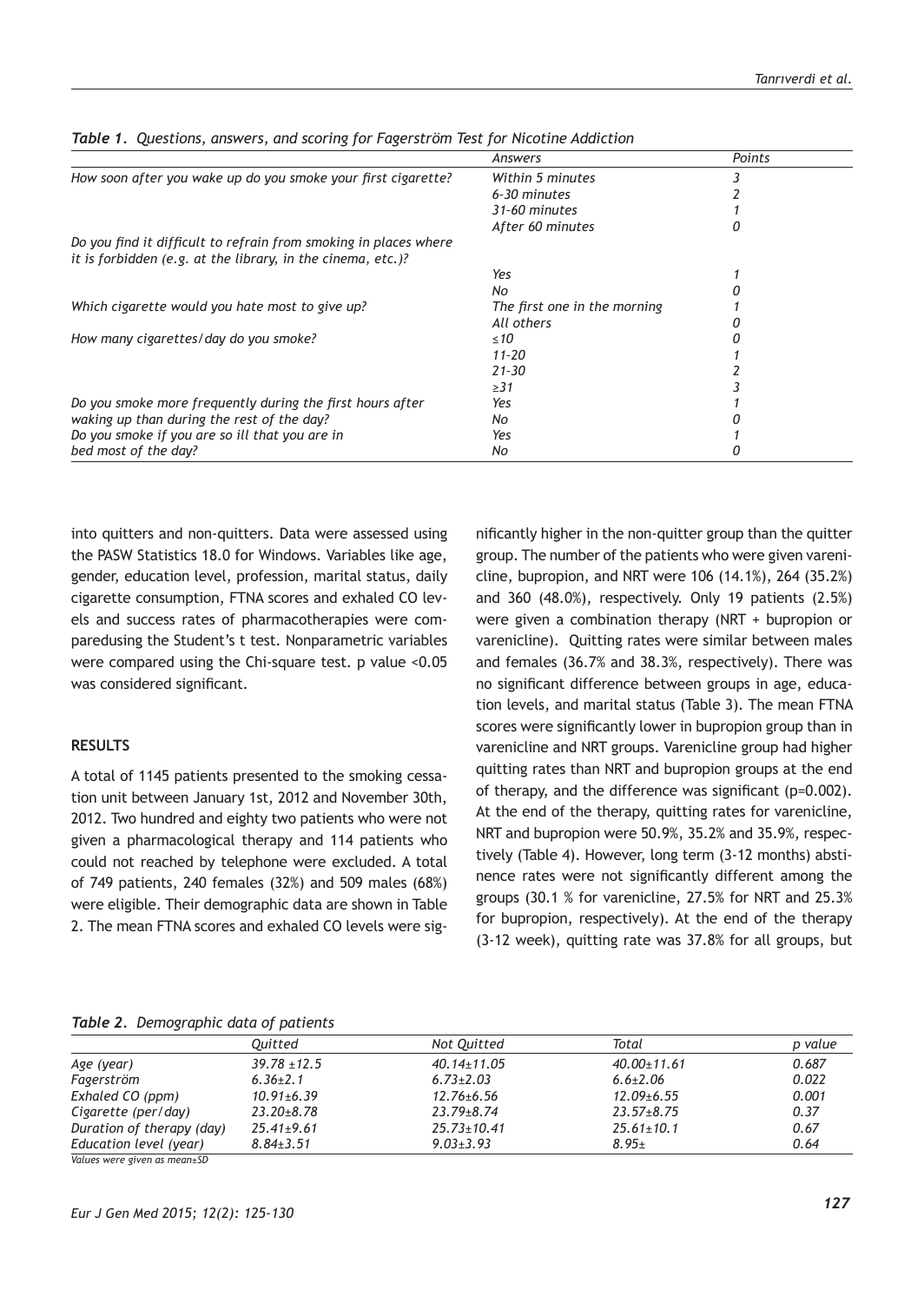|                |                   | Quitted n (%) | Non quitted $n$ (%) | Total $n$ $(\%)$ | p value |
|----------------|-------------------|---------------|---------------------|------------------|---------|
| Profession     |                   |               |                     |                  |         |
|                | Employeed         | 162(36.9)     | 276 (63.1)          | 438(67.8)        | 0.055   |
|                | Retired           | 44 (57.6)     | 33(42.3)            | 77(11.9)         |         |
|                | Housewife         | 26(31.7)      | 56 (68.3)           | 82(12.7)         |         |
|                | Jobless           | 29(59.1)      | 20(41.1)            | 49 (7.6)         |         |
|                | Total             | 261(40.4)     | 385(59.6)           | 646 (100)        |         |
| Marital status |                   |               |                     |                  |         |
|                | Married           | 125(35.1)     | 227(64.5)           | 352(59.3)        | 0.505   |
|                | Single            | 30(36.1)      | 53 (63.9)           | 83 (40.7)        |         |
|                | Total             | 235(32.8)     | 480(67.2)           | 715(100)         |         |
| Gender         | Male              | 195 (38.3)    | 314 (61.7)          | 509 (67.9)       | 0.363   |
|                | Female            | 88 (36.7)     | 152(63.3)           | 240 (32.1)       |         |
|                | Total             | 283 (37.8)    | 466 (62.2)          | 749 (100)        |         |
|                | Cigarette per day |               |                     |                  |         |
|                | $0 - 20$          | 168(35.1)     | 310(64.9)           | 478 (63.8)       | 0.265   |
|                | >20               | 115(42.4)     | 156(57.6)           | 271(36.2)        |         |
|                | Total             | 283(37.8)     | 466(62.3)           | 749 (100)        |         |

*Table 3. Descriptive data of patients*

long term (3-12 months) abstinence rates dropped to 26.2%. Relapse rates were similar for all groups (Table 4). The mean duration of therapy for varenicline, bupropion and NRT were 37.0, 28.6, and 25.9 days, respectively. There was no correlation between quitting rates and duration of therapy.

# **DISCUSSION**

The present study showed that the patients who used varenicline for smoking cessation therapy had a significantly higher quitting rate than those who used NRT and bupropion at the end of therapy (at weeks 4-12). Several studies that assessed the success rate of pharmacological therapies reported different rates. In a meta analysis, Eisenberg et al. (11) identified 70 published reports of 69 placebo-controlled randomized trials that involved a total of 32908 participants, and reported that varenicline, bupropion and the NRT (chewing gum, tablets, nasal spray, and patch) were all more efficacious than

placebo, with ORs of about 2. Also in a direct comparison of varenicline that had an active bupropion arm (3 trials, 1881 patients), varenicline was superior to bupropion (OR 2.18). Another placebo controlled study (12) that compared nicotine patch, bupropion alone and combination of nicotine patch and bupropion, showed that both bupropion and combination of bupropion and nicotine patch had significantly higher rates of abstinence than placebo and nicotine patch alone either at 6 months and 12 months (both  $p \le 0.001$ ).

In this study, despite the higher abstinence rates with varenicline compared to NRT and bupropionat the end of the therapy, the long-term abstinence rates were not significantly different among the groups (30.1 % for varenicline, 27.5% for NRT and 25.3% for bupropion). Abstinence rate was 37.8% at the end of the therapy (4 to 12 weeks) for all groups, but during follow up (3 to 12 months), it dropped to 26.2%. One third of patients relapsed during follow up period. In a randomized controlled trial, Jorenby et al. (13) who compared the efficacy of vareni-

*Table 2. Pharmacological therapies and smoking cessation rates* 

|              | Duration of therapy (day) | Quitted n (%) | Not Quitted $n$ (%) | Relaps n (%) | Total $n$ (%) |  |
|--------------|---------------------------|---------------|---------------------|--------------|---------------|--|
| NRT $(\%)$   | $25.9 \pm 7.8$ (10-56)    | 127(35.2)     | 233 (64.8)          | 28 (22.0)    | 360 (48)      |  |
| Varenicline  | $37.1 \pm 13.4$ (15-80)   | 54 (50.9)     | 52 (49.1)           | 22 (40.7)    | 106 (14)      |  |
| Bupropion    | $28.93 \pm 10.8$ (12-60)  | 95 (35.9)     | 169(64.1)           | 28 (29.4)    | 264(35.2)     |  |
| Combination# | $31.2 \pm 9.5$ (20-60)    | 7 (36.8)      | 12(63.2)            | 1(14.2)      | 19(2.8)       |  |
| Total        | $34.75 \pm 10.3$          | 283 (37.8)    | 466(62.3)           | 79 (27.9)    | 749           |  |

*\* values were given as mean ± standart deviation,(range) #: varenicline± NRT or bupropion ± NRT, †: p= 0,006*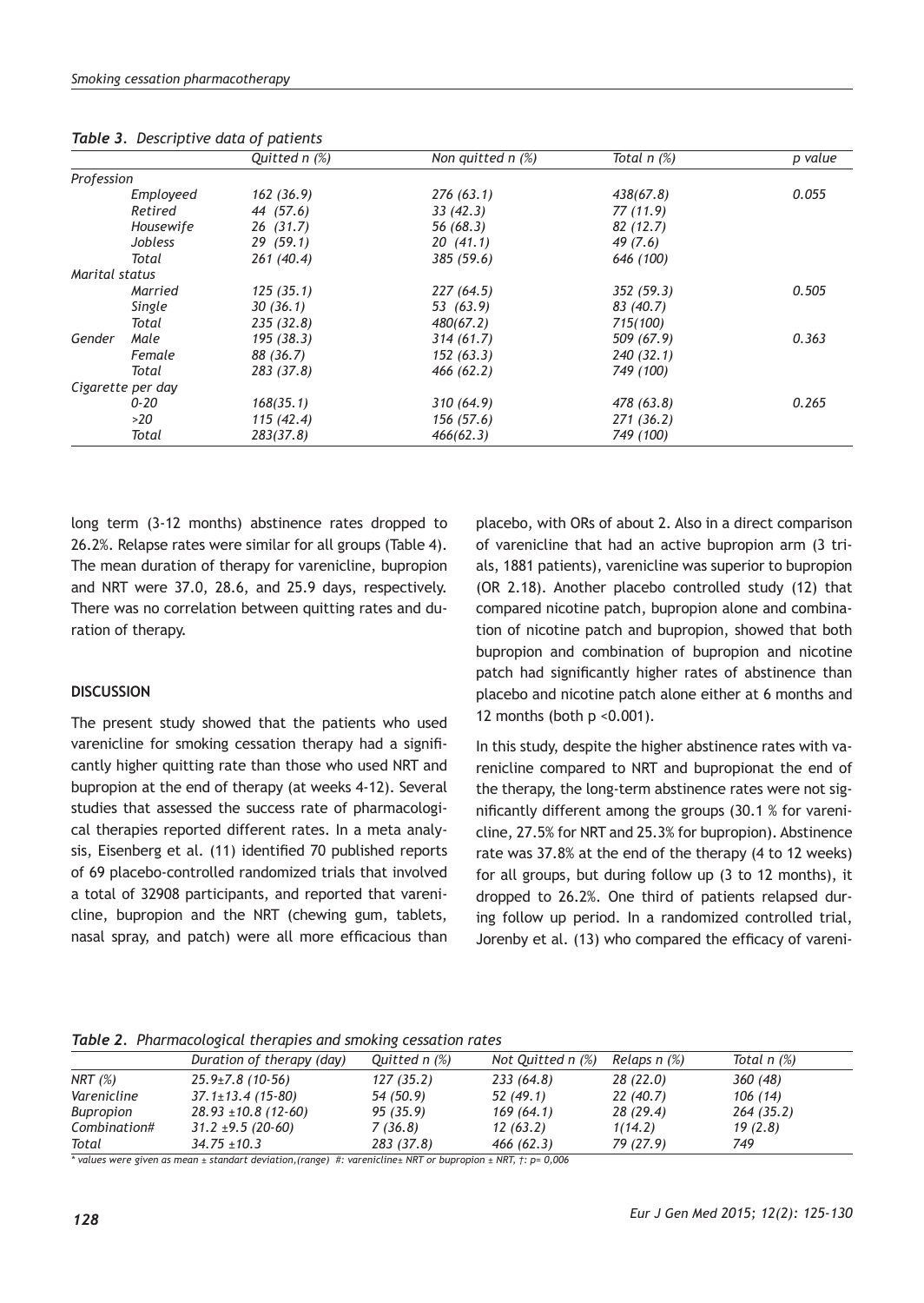cline and bupropion for smoking cessation and reported that continuous smoking abstinence rates at weeks 9-12, 24 and 52 were 43.9%, 29.7%, and 23% respectively for varenicline, 29.8%, 20.2%, and 14.6%, respectively for bupropion, and 17.6%, 13.2%, and 10.3%, respectivel for placebo. Similarly Eisenberg et al. (11) reported that the number of patients who remained abstinent from smoking at follow-up was low. Most of the randomized controlled trials included in their meta-analysis reported that the point prevalence of abstinence at 12 months was well under 30% among patients in the treatment groups.

The studies from Turkey reported that long-term smoking cessation rates were 30.9 to 55.2% for bupropion, 6.7 to 21% for NRT and 50 to 55% for varenicline. Success rates reported for all groups ranged from 21.6 to 43.7%. Ten percent of patients resumed smoking after finishing their therapy(14-18). All pharmacological therapies seem successfull in the short-term, but their long-term effects are unclear. A long-term maintenance therapy may be considered for continous abstinence. In a double blind randomized controlled trial, Tonstad et al. (19) showed that longer duration of therapy with varenicline was associated with higher rates of quitting. They compared the effectiveness of a 24-week varenicline treatment versus a 12-week treatment, and found significantly higher quitting rates with the 24-week treatment. However, quitting rates of both treatment groups and placebo group were higher than those reported in the literature (continuous abstinence rates for 12-week varenicline treatment, 24 week varenicline treatment and placebo were 70.5%, 49 and 36.9%, respectively).

The mean FTNA scores and exhaled CO levels were significantly higher in non-quitters than quitters. But interestingly, one of the parameters used in FTNA, daily cigarette consumption, was not statistically significant different among the groups. This may indicate that nicotine addiction may not only be associated with the number of cigarettes smoked.The other paramaters used in FTNA such as the time of the first cigarette smoked after wake up, or having difficulty to refrain from smoking in places where it is forbidden, may be more important to predict addiction. Mc Ewen et al. found that more dependent smokers, as measured by the FTNA, were less likely to be abstinent(10). On the other hand, Raherison et al. (20) reported that the number of cigarettes smoked and FTNA results were not different between the groups. Similarly, Robles et al. (7) reported that in black patients who did not completely abstain, the mean number of cigarettes

smoked was not significantly different between the groups.

We did not find any significant difference between the groups in terms of mean age, gender, marital status, education levels and professions.So, smoking is a condition that affects people ofany ages, gender and social status.

In the present study, mean duration of therapy was short in all groups. This could be due to side effects or high cost of drugs. Also patients generally tend to discontinue medication after they quitted smoking. A recent study from China showed that 84% of participants used NRT for less than 4 weeks, and 44% used it for less than 7 days (21). The same problem might have occurred in our study population, with an impact on the success rates.

Our study had some limitations: firstly, it was a retrospective study. If it was a prospective study, abstinence rates would have been higher. But Jorenby et al. (13) concluded that randomized controlled trials in general involve highly selected patients who may not be representative of patients in actual practice. Similarly, Aubin et al. (22) pointed out that smoking cessation medications have no useful applications in "real-world" settings. Thus, our study may havea significance in showing real-world results. Secondly, smoking status and drug use were assessed based on self-reporting. Exhaled CO levels or plasma cotinine levels were not determined. However, Raherison et al. (20) reported that self reported abstinence rates were correlated with biochemical assessment of exhaled CO or plasma cotinine levels. Another limitation was that the number of patients was not equal among the groups (n:360 for NRT, n:105 for varenicline and n:264 for bupropion), which may have resulted in higher rates in the varenicline group. We could not reach all patients at the end of one-year follow-up period. If we were able reach all patientsat 12 months, success rates might have been lower. However regardless of these limitations, long term abstinence rate for all groups was 26.7%, and it was consistent with the literature findings.

Smoking is an important public health problem in both our country and worldwide. Smoking should be regarded as a chronic disease, and patients should be monitorized closely after quitting smoking. Most of the studies showed that all of the pharmacological therapies are more successful than placebo. Short-term success rate of varenicline seems superior to other pharmacotherapies, but the long-term effects are similar. Thus, patients who present for smoking cessation should be assessed for pharmaco